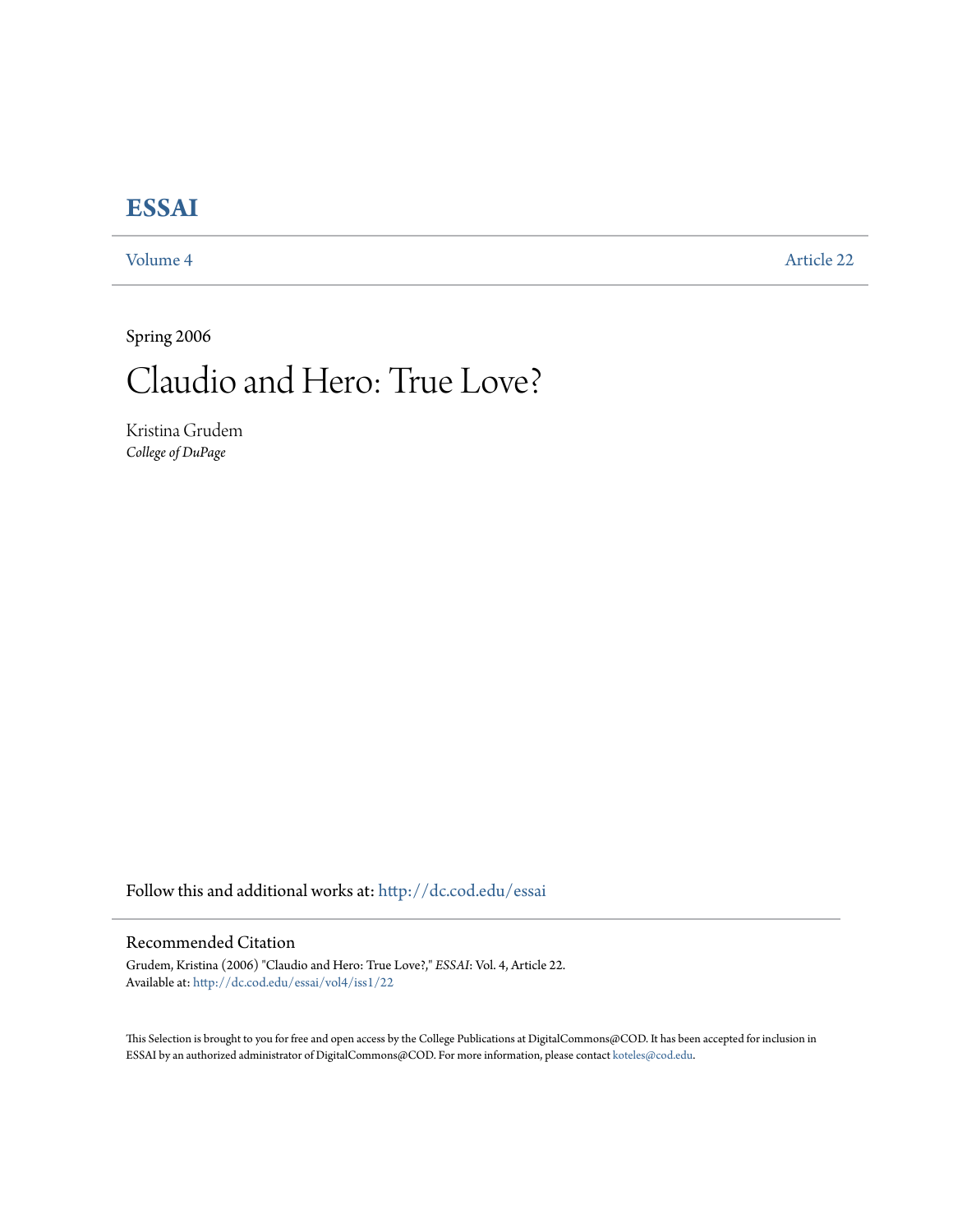Claudio and Hero: True Love?

#### by Kristina Grudem

(English 1102)

The Assignment: Write a five page literary analysis of *Much Ado About Nothing*. Include a clear, specific, arguable thesis supported by specific examples from the primary source and summaries, paraphrases or brief quotations from five secondary sources that relate to your thesis.

he romance between Claudio and Hero in *Much Ado about Nothing* begins very suddenly. Soon after they meet in Messina, Claudio professes his love for Hero. However, throughout the play, this love is shown to be superficial because Claudio's words and actions demonstrate The romance between Claudio Soon after they meet in Messi<br>the play, this love is shown to<br>that he is not truly in love with Hero.

Claudio seems too interested in Hero's fortune. Before taking action to make Hero his wife, he first inquires to Don Pedro, "Hath Leonato any son, my lord?" (1.1.182). Claudio's reason for asking this is that he wants to make sure that Hero will inherit all of her father's money. Shakespeare critic, David Bevington, believes that "Claudio's first questions about Hero betray his […] willingness to let Don Pedro and Hero's father Leonato, arrange a financially advantageous match" (217). Evidently, he wouldn't be as interested in pursuing his marriage with her if she were not the sole heir. After Don Pedro confirms that Hero is indeed the only heir, Claudio then describes how his like of Hero transformed to love: "I looked upon her with a soldier's eye / That liked, but had a rougher task in hand / Than to drive liking to the name of love" (1.1.286-288). This reveals that Claudio's motivation was money. He says that he liked her before, but after finding out she will inherit money, he suddenly loves her. Claudio himself admits that his affections for Hero occur very suddenly: "But lest my liking might too sudden seem / I would have salve it with a longer treatise" (1.1.302-303). Claudio's change of affection occurs because he wants to inherit Hero's money.

Claudio is also quick to give up Hero. When he realizes he has feelings for her, he decides to have Don Pedro win Hero over for him. At the party, Don Pedro does just what Claudio asked him to and yet Claudio is easily led to believe by Don John that Don Pedro has wooed Hero for himself. He despairs: "Friendship is constant in all things / Save in the office and affairs of love" (2.1.169- 170). Some readers may interpret his initial feelings of hurt and betrayal as an indication of his love for Hero. Even if this were true, Claudio's feelings are not strong enough to compel him to action. He quickly resigns himself to losing Hero: "Farewell therefore Hero!" (2.1.176). If Claudio truly loved her, it is reasonable to assume he would have fought for her affections or at least asked her if she had feelings for Don Pedro. He even says, "I wish him [Don Pedro] joy of her" (2.1.186). Claudio is willingly to let Hero go without even telling her how he feels about her.

Another illustration that Claudio is not truly in love with Hero is that he wants to leave right after their wedding. After the prince informs Claudio that he will leave for Aragon soon after Claudio's marriage is consummated, Claudio responds, "I'll bring you thither, my lord, if you'll but vouchsafe me" (3.2.3-4). This reveals that Claudio does not want to stay with his new wife. He wants to leave quickly after the marriage. Most readers would think that he would want to spend time with the woman he loves. Don Pedro also believes that Claudio should not leave right away. He says to Claudio, "Nay, that would be as great a soil in the new gloss of your marriage as to show a child his new coat and forbid him to wear it" (3.2.5-7). Even Don Pedro feels that Claudio should stay to spend some time with his new wife.

Claudio is also quick to believe the worst in Hero. Critic Bevington agrees; he says, "To

1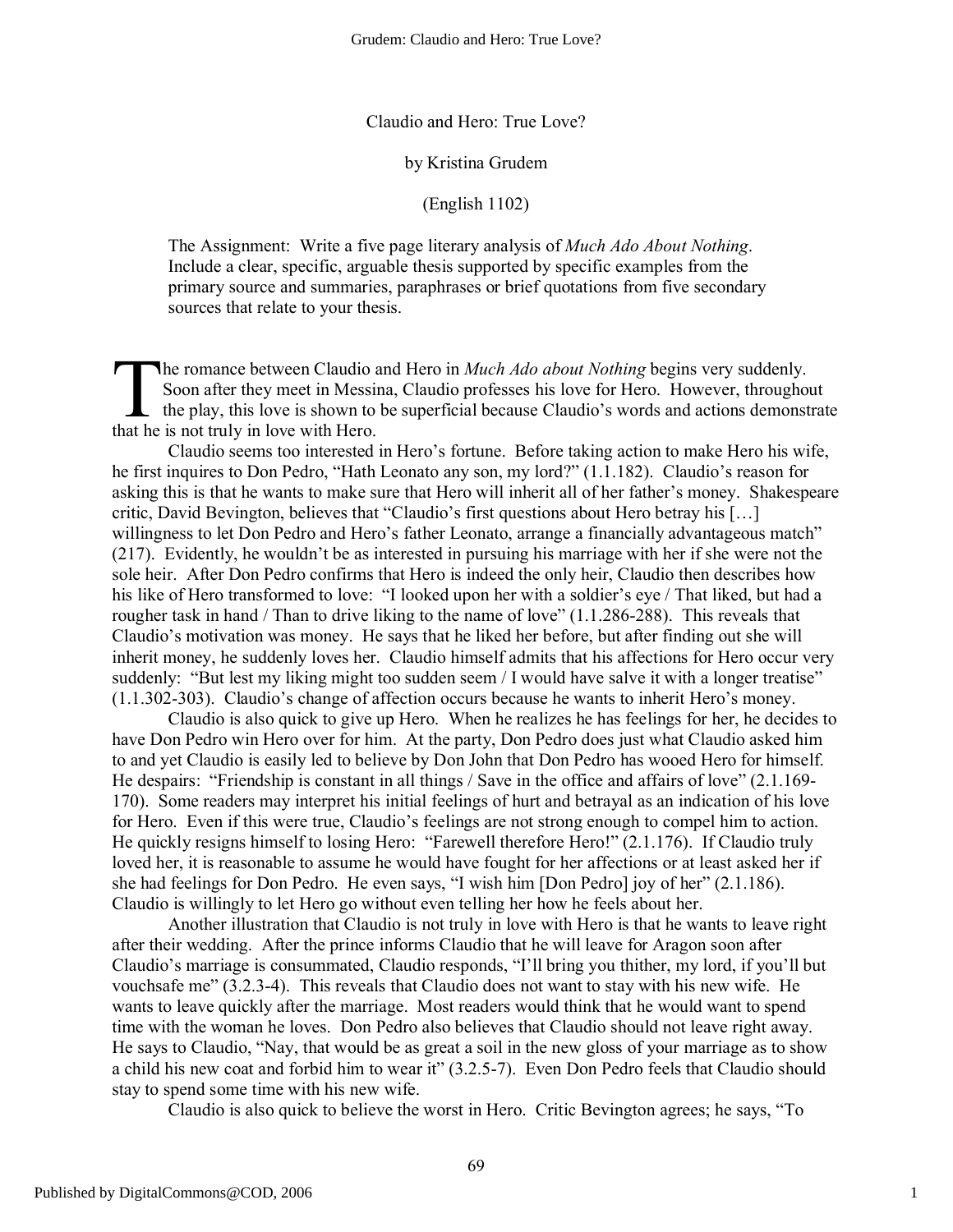Claudio, Hero is a saint one moment and a whore the next" (218). This reveals that Claudio is quick to change his view of Hero. One example of this behavior occurs when Don John tells Claudio that Hero is disloyal. He has a very strong reaction and replies, "If I see anything tonight why I should not marry her, tomorrow in the congregation, where I should wed, there will I shame her" (3.2.117- 119). This shows that Claudio, on just Don John's word alone, believes that Hero is disloyal to him. One critic believes, "If Claudio's love had been 'all he imagined it to be,' he would have laughed in Don John's face" (Auden qtd. in Zitner). Instead of talking with Hero about Don John's accusation, he opts instead to spy on her. Another critic notes that Claudio should not have "watch[ed] in the distance in night and fog, and take[n] shadows for proofs" (Gervinus). Claudio should have insisted on more substantial evidence of Hero's infidelity before jumping to the conclusion that she was guilty. If he truly loved her, he would have investigated this matter thoroughly before taking action.

In addition, Claudio is very cruel to Hero when he believes that she has betrayed him. He first goes to the wedding ceremony, pretending that everything is fine between him and Hero, but then he refuses to marry her. He hands her back to her father and refers to her as a "rotten orange" (4.1.31). Claudio then proceeds to expose her sin in front of everyone: "All you that see her, that she were a maid / By these exterior shows? But she is none / She knows the heat of a luxurious bed / Her blush is guiltiness, not modesty" (4.1.38-41). When Hero denies the accusation against her, Claudio does not believe her or stop to consider what she has said. Claudio leaves after Hero has fainted. He does not even glance her way or worry in the slightest about her health.

Furthermore, Claudio refuses to accept full responsibility for his hand in Hero's supposed death. Even after hearing Borachio's confession that he and Don John had set up Hero, Claudio says, "Yet sinned I not / but in mistaking" (5.1.268-269). He does not admit to himself how cruel his words towards Hero were. Shakespeare critic Sheldon Zitner feels that "even with honor as a motive for his blindess," one cannot accept this excuse. Claudio may have been tricked into believing that Hero was disloyal, but he alone had control over his reaction to that information. It was his decision to publicly accuse and attack Hero. It was his decision not to talk to Hero directly. He was responsible for his own actions. Claudio should admit his role in what he believes to be Hero's death.

Another thing that indicates that he is not truly in love with Hero is that he is quick to agree to marry a complete stranger. One reason that he agrees to this is because of Leonato's statement: "My brother hath a daughter, Almost the copy of my child that's dead, And she alone is heir to both of us" (5.1.282-284). Claudio's eagerness to marry someone else may be largely motivated by the wealth that he would inherit with this match. If he were deeply in love with Hero, he would want to take time to properly mourn her death. For Claudio, one night of mourning is sufficient. He spends the night before he is to marry another at Hero's tomb. He reads an epitaph:

> Done to death by slanderous tongues Was Hero that here lies. Death, in guerdon of her wrongs, Gives her fame which never dies. So the life that died with shame Lives in death with glorious fame (5.3.3-8).

These do not seem like the words of someone who is in love. Claudio does not once say that he loves Hero, or that he feels sorry for having wrongly accused her. One critic believes, "He has procured a rhyming epitaph, and this he 'reads from a scroll' which he never wrote" (Lang). Claudio's epitaph for Hero is dispassionate and impersonal, not what one would expect from a man grieving for the woman he loved.

Even Claudio's reaction to learning that Hero is alive is not that of someone in love. The